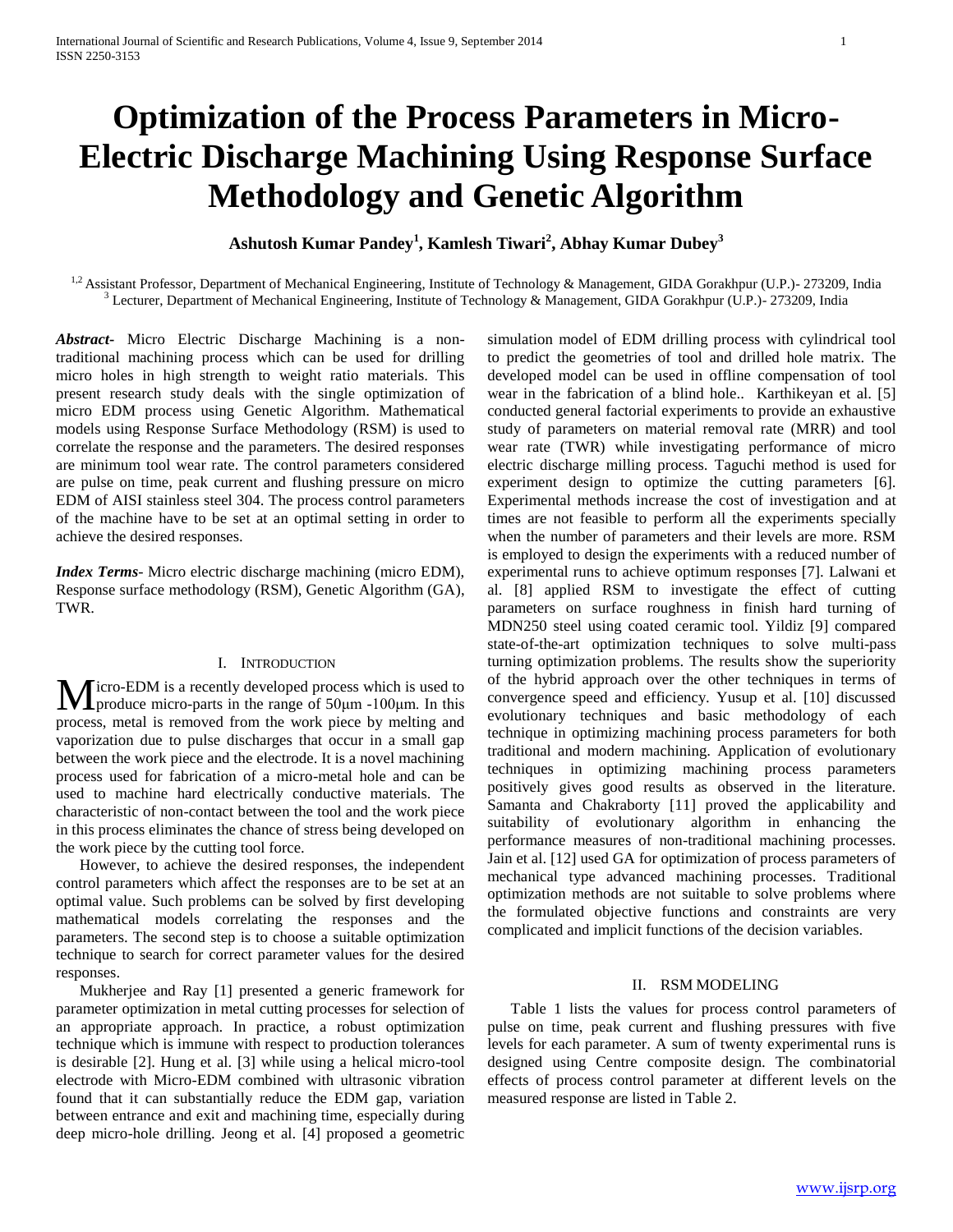| Machining                | Symbol | Units     | Levels   |      |          |                |       |
|--------------------------|--------|-----------|----------|------|----------|----------------|-------|
| parameters               |        |           |          | 2    | 3        | $\overline{4}$ |       |
| Coded Value              |        |           | $-1.682$ | $-1$ | $\theta$ |                | 1.682 |
| Pulse-on-time            | (Ton)  | μs        |          | 5    | 12       | 18             | 22    |
| Current                  | (Ip)   | A         | 0.4      | 0.7  | 1.2      | 1.7            | 2.0   |
| <b>Flushing Pressure</b> | (P)    | $Kg/cm^2$ | 0.1      | 0.2  | 0.3      | 0.4            | 0.5   |

#### **Table 1 Coded and actual control parameter values at different levels**

# **Table 2 Design of experiments matrix showing coded values and observed response**

| Sl. No.        | Coded values of parameters |                  |                       | of<br>Actual<br>values |
|----------------|----------------------------|------------------|-----------------------|------------------------|
|                |                            |                  |                       | response               |
|                | Pulse-on-time              | Current $(A)$    | Flushing<br>Pressure  | Tool<br>Wear<br>Rate   |
|                | $(\mu s)$                  |                  | (Kg/cm <sup>2</sup> ) | (mg/min)               |
|                |                            |                  |                       |                        |
| 1              | $-1$                       | $-1$             | $-1$                  | 0.00033                |
| $\overline{2}$ | 1                          | $-1$             | $-1$                  | 0.00040                |
| $\overline{3}$ | $-1$                       | $\mathbf{1}$     | $-1$                  | 0.00047                |
| $\overline{4}$ | 1                          | 1                | $-1$                  | 0.00136                |
| $\overline{5}$ | $-1$                       | $-1$             | $\mathbf{1}$          | 0.00149                |
| 6              | 1                          | $-1$             | 1                     | 0.00127                |
| $\overline{7}$ | $-1$                       | 1                | 1                     | 0.00062                |
| 8              | 1                          | 1                | 1                     | 0.00123                |
| 9              | $-1.682$                   | $\boldsymbol{0}$ | $\theta$              | 0.00062                |
| 10             | 1.682                      | $\Omega$         | $\theta$              | 0.00112                |
| 11             | $\theta$                   | $-1.682$         | $\boldsymbol{0}$      | 0.00066                |
| 12             | $\boldsymbol{0}$           | 1.682            | $\Omega$              | 0.00089                |
| 13             | $\boldsymbol{0}$           | $\Omega$         | $-1.682$              | 0.00060                |
| 14             | $\mathbf{0}$               | $\Omega$         | 1.682                 | 0.00150                |
| 15             | $\overline{0}$             | $\overline{0}$   | $\mathbf{0}$          | 0.00081                |
| 16             | $\mathbf{0}$               | $\boldsymbol{0}$ | $\mathbf{0}$          | 0.00074                |
| 17             | $\theta$                   | $\boldsymbol{0}$ | $\mathbf{0}$          | 0.00077                |
| 18             | $\boldsymbol{0}$           | $\boldsymbol{0}$ | $\boldsymbol{0}$      | 0.00078                |
| 19             | $\boldsymbol{0}$           | $\boldsymbol{0}$ | $\mathbf{0}$          | 0.00082                |
| 20             | $\theta$                   | $\mathbf{0}$     | $\mathbf{0}$          | 0.00078                |

The mathematical model correlating the tool wear rate with the process control parameters is developed as:  $Y(TWR) =$  (0.000708)+((0.000070\*x(1))-((0.000058)\*x(2))+((0.000296)\*x(3))+((0.000011)\*x(1)\*x(1))- $((0.000004)*x(2)*x(2)) + ((0.000095)*x(3)*x(3)) + ((0.000112)*x(1)*x(2)) - ((0.000038)*x(1)*x(3)) - ((0.000252)*x(2)*x(3));$ 

............................................................................(1)

Where,  $X_1$ = pulse on time  $X_2$ = current  $X_3$ = Flushing pressure

# III. OPTIMIZATION USING GA

 Genetic algorithm is an evolutionary algorithm which applies the idea of survival of the fittest amongst an interbreeding population to create a robust search strategy. Initially a finite

population of solutions to a specified problem is maintained. It then iteratively creates new populations from the old by ranking the solutions according to their fitness values and interbreeding the fittest to create new off-springs which are optimistically closer to the optimum solution to the problem at hand. It uses only the fitness value and no other knowledge is required for its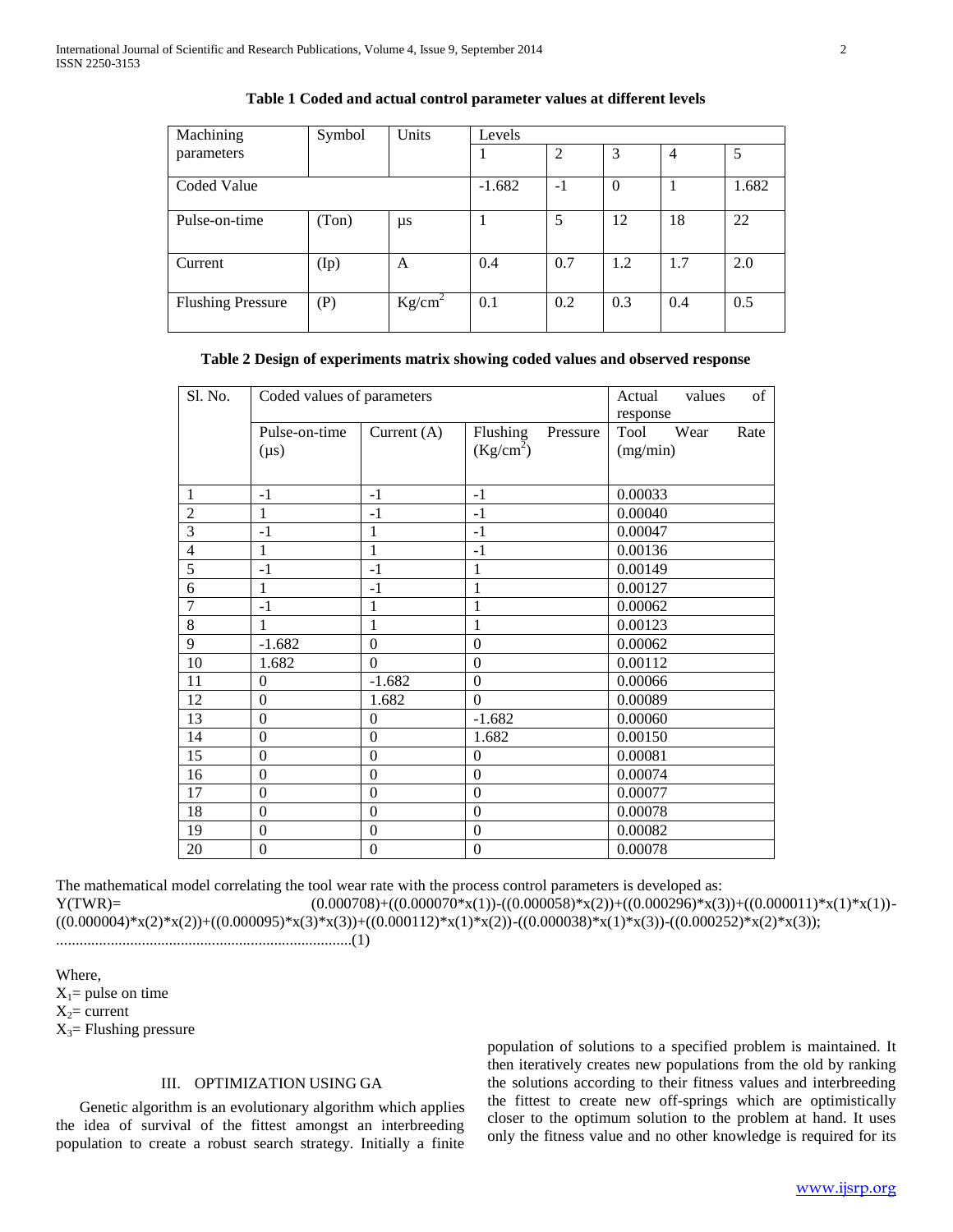operation. It is a robust search technique different to the problem solving methods used by more traditional algorithms which tend to be more deterministic in nature and get stuck up at local optima. As each generation of solutions is produced, the weaker ones fade away without producing offspring's, while the stronger mate, combining the attributes of both parents, to produce new and perhaps unique offspring's to continue the cycle. Occasionally, mutation is introduced into one of the solution strings to further diversify the population in search for a better solution.

 The present research work optimizes the desired response and control parameters by writing the mathematical models as developed in equations 1 as .M-files and then solved by GA using the MATLAB software. The initial population size

considered while running the GA is 20. A test of 10 runs has been conducted and the results are listed in Tables 3 for minimum tool wear rate.

 The GA predicted value of minimum tool wear rate and the corresponding control parameter values are shown in Figure 1. It is observed from the figure that the best minimum tool wear rate predicted using GA is 0.00082664 mg/min with the corresponding control parameter values of 1μs for pulse on time, 0.4 A for peak current and 0.1 kg/cm2.

 The results predicted using GA for minimum tool wear rate is listed in Table 3. Trial and error method for the selection of initial population size found the best result when the initial population size of 20 was chosen.



**Fig. 1 GA predicted plot for minimum tool wear rate and the control parameter values**

| Trial number | Table 5 OA predicted results for imminium tool wear rate<br>Control parameters |         |                   | TWR $(mg/min)$ |
|--------------|--------------------------------------------------------------------------------|---------|-------------------|----------------|
|              | Pulse on time                                                                  | current | Flushing pressure |                |
|              | 18                                                                             | 1.7     | 0.4               | 0.00195386     |
| 2            | 18                                                                             | 1.7     | 0.4               | 0.00199364     |
| 3            | 18                                                                             | 1.7     | 0.4               | 0.00225604     |
| 4            | 12                                                                             | 1.2     | 0.3               | 0.00285234     |
| 5            | 12                                                                             | 1.2     | 0.3               | 0.00452525     |
| 6            | 12                                                                             | 1.2     | 0.3               | 0.00625264     |
|              | 5                                                                              | 0.7     | 0.2               | 0.00975433     |
| 8            | 5                                                                              | 0.7     | 0.2               | 0.00094524     |
| 9            |                                                                                | 0.4     | 0.1               | 0.00089732     |
| 10           |                                                                                | 0.4     | 0.1               | 0.00082663     |

| Table 3 GA predicted results for minimum tool wear rate |  |
|---------------------------------------------------------|--|
|---------------------------------------------------------|--|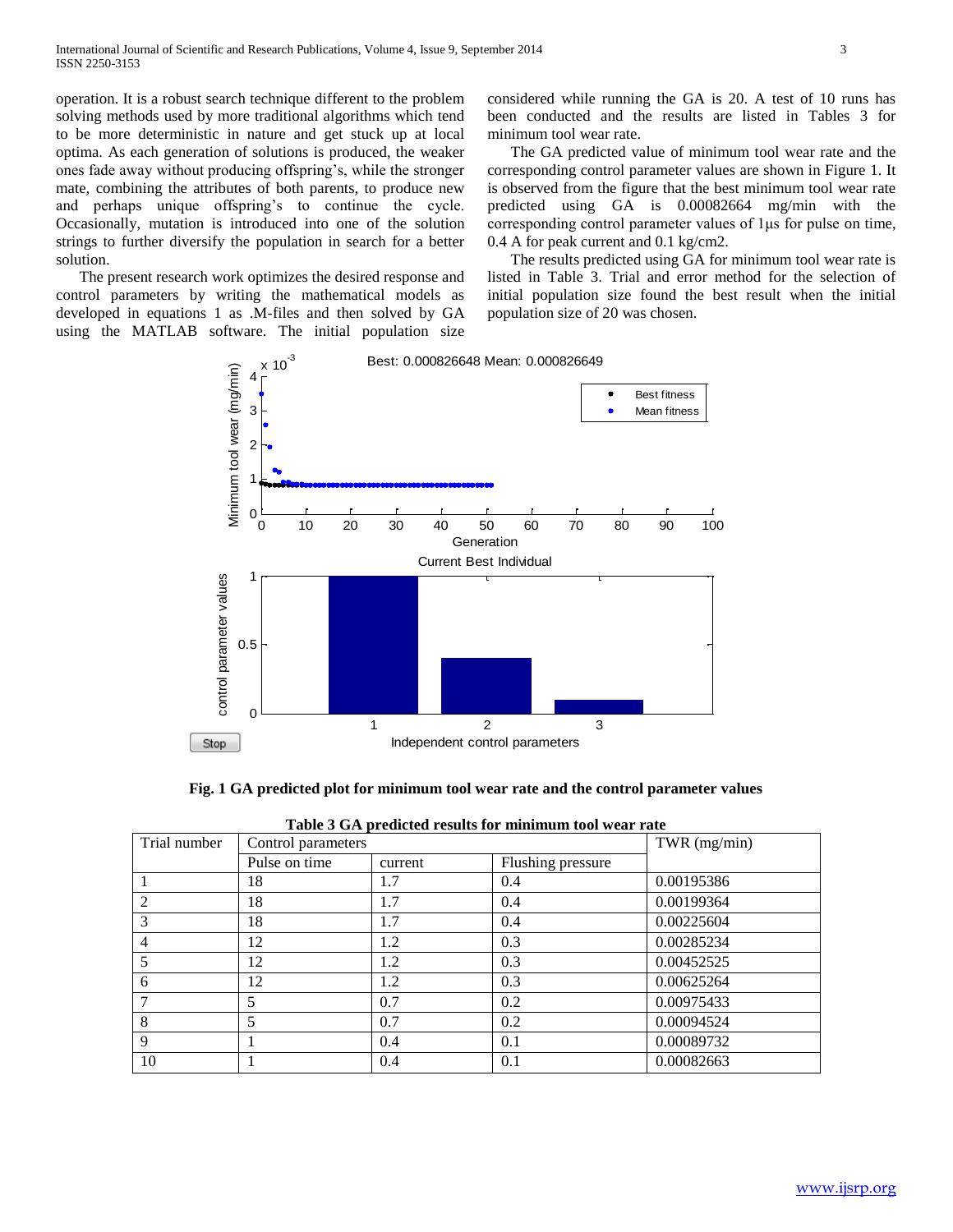#### IV. VALIDITY OF GA PREDICTED RESULT

percentage of prediction error.

 Validation of the simulation results with the experimental results is done in order to conform the simulation results to the actual working conditions and to know how much is it varying

The percentage of prediction error is calculated as: (Experimental result - GA predicted result)

 $\times 100$ (Experimental result) Prediction error % =

 In order to validate the test results predicted by GA, five random experimental results are compared with the GA predicted results as shown in Table 4.

# **Table 4 Comparison of Experimental and GA predicted results**

| S. No.             | Experimental result | <b>GA</b> Predicted result | Prediction error % |
|--------------------|---------------------|----------------------------|--------------------|
|                    | 0.00112             | 0.00109                    | 2.678              |
|                    | 0.00136             | 0.00128                    | 5.882              |
|                    | 0.00089             | 0.00083                    | 6.741              |
|                    | 0.00152             | 0.00148                    | 2.631              |
|                    | 0.00082             | 0.0008264                  | 0.762              |
| Average % of error |                     |                            | 3.737              |

 It is observed from the table that average prediction percentage error is well within acceptable limits thus establishing the results predicted using GA to be valid.

#### V. RESULT AND ANALYSIS

 While drilling micro holes by micro EDM in AISI SS 304, the objective, tool wear rate is considered to be important as they affect the machining efficiency and the quality of the product. While optimizing the responses individually, the GA predicted value of minimum tool wear rate is 0.00082664 mg/min with the corresponding control parameter values of 1μs for pulse on time, 0.4 A for peak current and 0.1 kg/cm2. It is observed that the all three of the control parameters are to be set at low values in order to obtain minimum tool wear rate.

 Also, the average percentage prediction error of GA when compared with the experimental results as shown in Table 4 is 3.737. Thus, the GA predicted results are within acceptable limits establishing the validity of the GA as an appropriate optimization technique for the micro EDM process.

#### VI. CONCLUSION

 AISI SS 304 has a wide range of applications in engineering due to its characteristic of high strength to weight ratio. Micro EDM offers a suitable process for drilling micro-holes in SS 304 mainly due to its characteristic of non contact between the tool and the work piece. The qualities required during micro hole drilling in SS 304 is to decrease the tool wear rate while drilling a micro-hole. The tool wear rate can be considered as a measure of machining efficiency.

#### **REFERENCES**

with the actual experimental results which is measured by the

- [1] Hung, J-C., Wu, W-C, Yan B-H, Huang F-Y and Wu K-L (2007) "Fabrication of a micro-tool in micro-EDM combined with co-deposited Ni-Sic composites for micro-hole machining", J. Micromechanics and Micro engineering, Vol. 17, No. 4, pp 763–774.
- [2] Jeong, Y. H. and Min, B-K. (2007) "Geometry prediction of EDM-drilled holes and tool electrode shapes of micro-EDM process using simulation", International Journal of Machine Tools & Manufacture. Vol. 47, No. 12-13, pp 1817-1826.
- [3] Indrajit Mukherjee, Pradip Kumar Ray, (2006)"A review of optimization techniques in metal cutting processes," Computers & Industrial Engineering, vol. 50, Issues 1-2, pp. 15–34.
- [4] Hans-Georg Beyer, Bernhard Sendhoff , (2007)" Robust optimization–A comprehensive survey," Computational Methods and Applied Mechanical Engineering, vol. 196, Issues 33-34, pp. 3190– 3218.
- [5] G. Karthikeyan, J.Ramkumar, S.Dhamodaran, S.Aravindan,(2010)"Micro electric discharge Milling process performance: An experimental investigation," International Journal of Machine Tools & Manufacture, vol. 50, Issue number 8, pp. 718–727.
- [6] Alakesh Manna and Sandeep Salodkar, (2008) "Optimization of machining conditions for effective turning of E0300 alloy steel," Journal of materials processing technology, vol. 203, Issues 1-3, pp.147–153.
- [7] Ko-Ta Chiang , Fu-Ping Chang,( 2006) " Application of response surface methodology in the parametric optimization of a pin-fin type heat sink," International Communications in Heat and Mass Transfer, vol. 33, Issue 7, pp. 836–845.
- [8] D.I. Lalwani, N.K. Mehta, P.K. Jain, (2008)"Experimental investigations of cutting parameters influence on cutting forces and surface roughness in finish hard turning of MDN250 steel,"Journal of materials processing technology, vol. 206, Issues 1-3, pp. 167–179.
- [9] Ali R. Yildiz,(2012) "A comparative study of population-based optimization algorithms for turning Operations," Information Sciences, vol. 210, Issue 25, pp. 81–88.
- [10] Norfadzlan Yusup, Azlan Mohd Zain, Siti Zaiton Mohd Hashim,(2012)"Evolutionary Techniques in optimizing machining parameters: Review and recent applications (2007–2011)," Expert Systems with Applications, vol. 39, Issue 10, pp. 909–9927.
- [11] Suman Samanta, Shankar Chakraborty,(2011) "Parametric optimization of some non-Traditional machining processes using artificial bee colony algorithm," Engineering Applications of Artificial Intelligence, vol. 24, Issue 6, 2011, pp. 946–957.